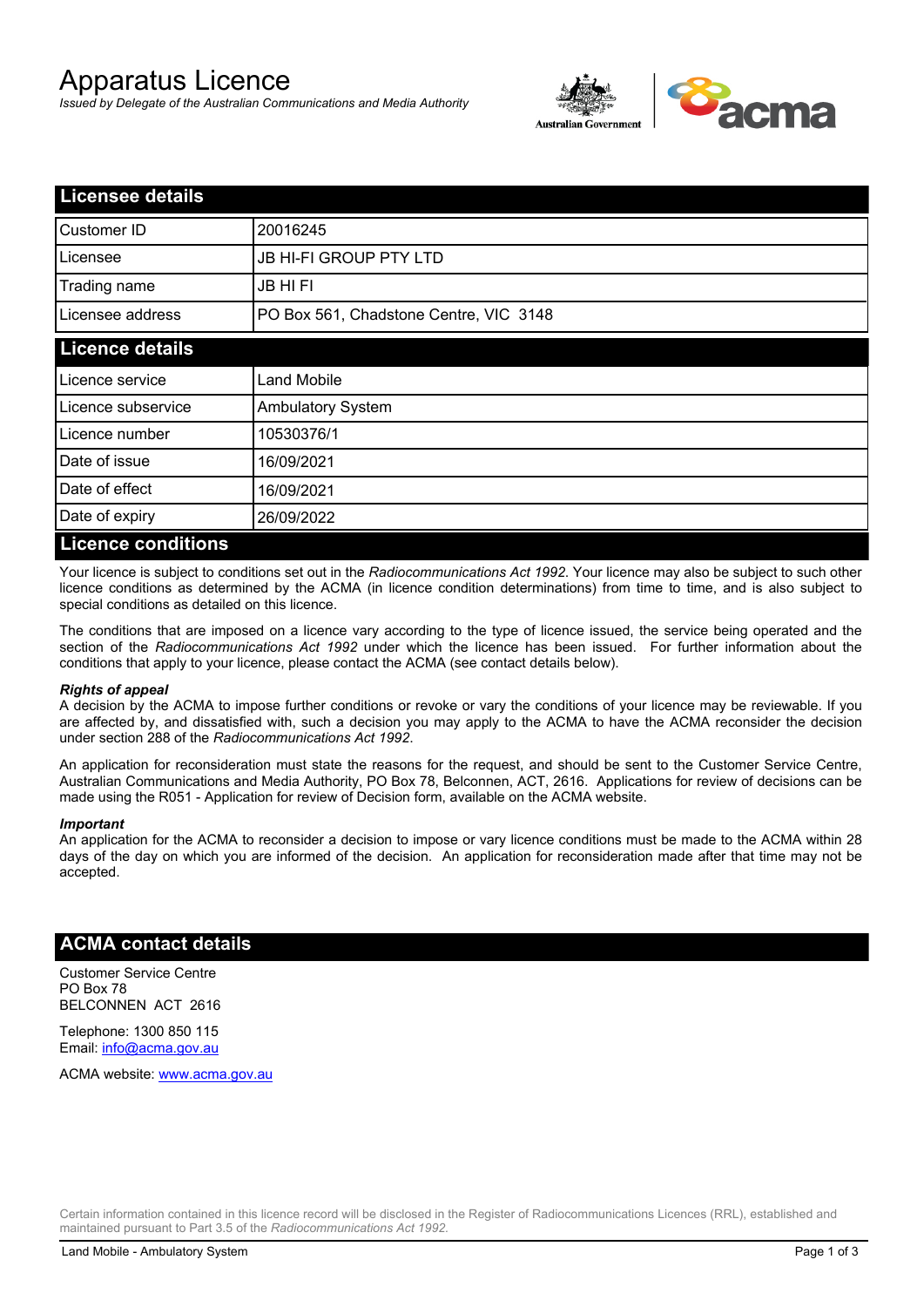# **Advisory Notes applying to licence no.: 10530376/1**

Conditions applicable to the operation of Ambulatory System station(s) authorised under this licence can be found in the Radiocommunications Licence Conditions (Apparatus Licence) Determination and the Radiocommunications Licence Conditions (Land Mobile Licence) Determination. Copies of these determinations are available from the ACMA and from the ACMA home page (www.acma.gov.au).